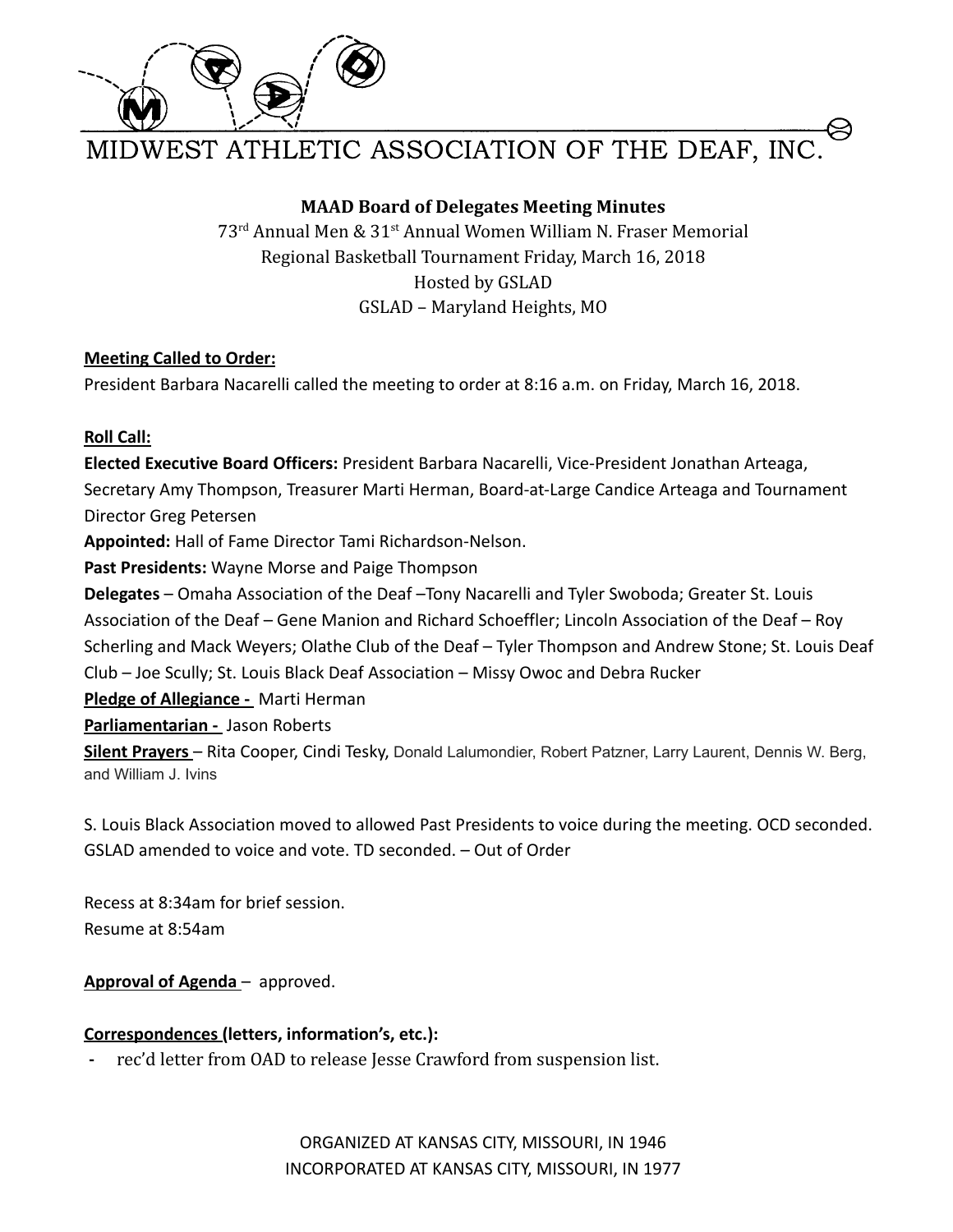#### **Approvals**

- 1. 2017 MAAD Basketball Delegate Board Meeting Minutes passed.
- 2. 2017 MAAD Softball Executive Board Meeting Minutes passed with correction.
- 3. 2017 MAAD Softball Player's Council Motion(s) passed.
- 4. 2017 MAAD Softball Financial Report passed with correction.
- 5. 2017 MAAD Annual Financial Report passed.
- 6. 2018 MAAD Basketball Executive Board Meeting Minutes passed.

### **Reports of Officer(s):**

#### **President Barbara Nacarelli –**

Welcome to St. Louis, and I am so glad to see you all and meet some new faces. The first time St. Louis hosted was in 1948 for Men's 3<sup>rd</sup> Annual and the chairperson was Ernest Stack. The Women's Tournament was not added until 1988, so the time Women's tournament held in St. Louis was in 1994, which was the  $7<sup>th</sup>$  Annual Women's. The last time St. Louis hosted MAAD Basketball was in 2010 with Chairperson Sara Rose Smania, and now with Marvin Haynes being the chairperson for this tournament, which is the 10<sup>th</sup> time for St. Louis to host! I would like to ask GSLAD and everyone's permission to honor this tournament  $\sim$  In Memory of Larry Laurent  $\sim$  whom had passed away recently.

To the MAAD's community, which is the officers, past presidents, affiliated and nonaffiliated clubs, fans, family, friends, and even independent teams – and as well as residing regions, near and far – All we want is patience, support each other in positive way and keep personal separated. We all need teamwork with support and communication, and keep eyes open as well as open minds to listen to each other. If something does not work, then try to come halfway to compromise and make this a solution where everyone benefits. I do not like a win-lose or lose-lose situations without trying as I prefer to try and fail than fail to try.

You all are more than welcome to email the Executive Board at any time for any concerns or questions, and please give us time to review, and respond as much as we can. The turnaround time for responding emails should not be more than 3 days.

We want to focus on how to improve MAAD with the tournaments, number of teams, and fans. We had tried reducing rates, however, need to be careful not to make it too low as we need to cover expenses for the officers, place to have meetings, and places to hold the tournaments as well as to satisfy everyone. There is always room to improve and grow, there is no stopping us as we don't quit.

USADB is hosting their tournament in Austin, Texas on April 12th-15th, with the meetings for representatives on Wednesday, April 11st, and games start on Thursday, April 12th to Saturday, April 15th. MAAD will be sending a representative, Jonathan Arteaga, to attend the Team Representative Council and the Executive Committee meetings. Teams who are going, are strongly encouraged to attend the TRC meeting, because it does impact your teams as well as your regional tournaments.

USADB has sent us their Bylaws, and proposal forms for regions to use. If you want something change at USADB, MAAD needs to submit the proposals by March 27<sup>th</sup>.

Last of all, I would like for all of us to look at each other, on your right, and on your left  $\sim$  they are all your friends regardless what is going on outside of this room. We all need to cherish, respect, and love one and another. Life is too short and Let it go.

Enjoy this weekend packed of fun that GSLAD had planned for you all! Happy St. Patrick's Day! (for tomorrow!)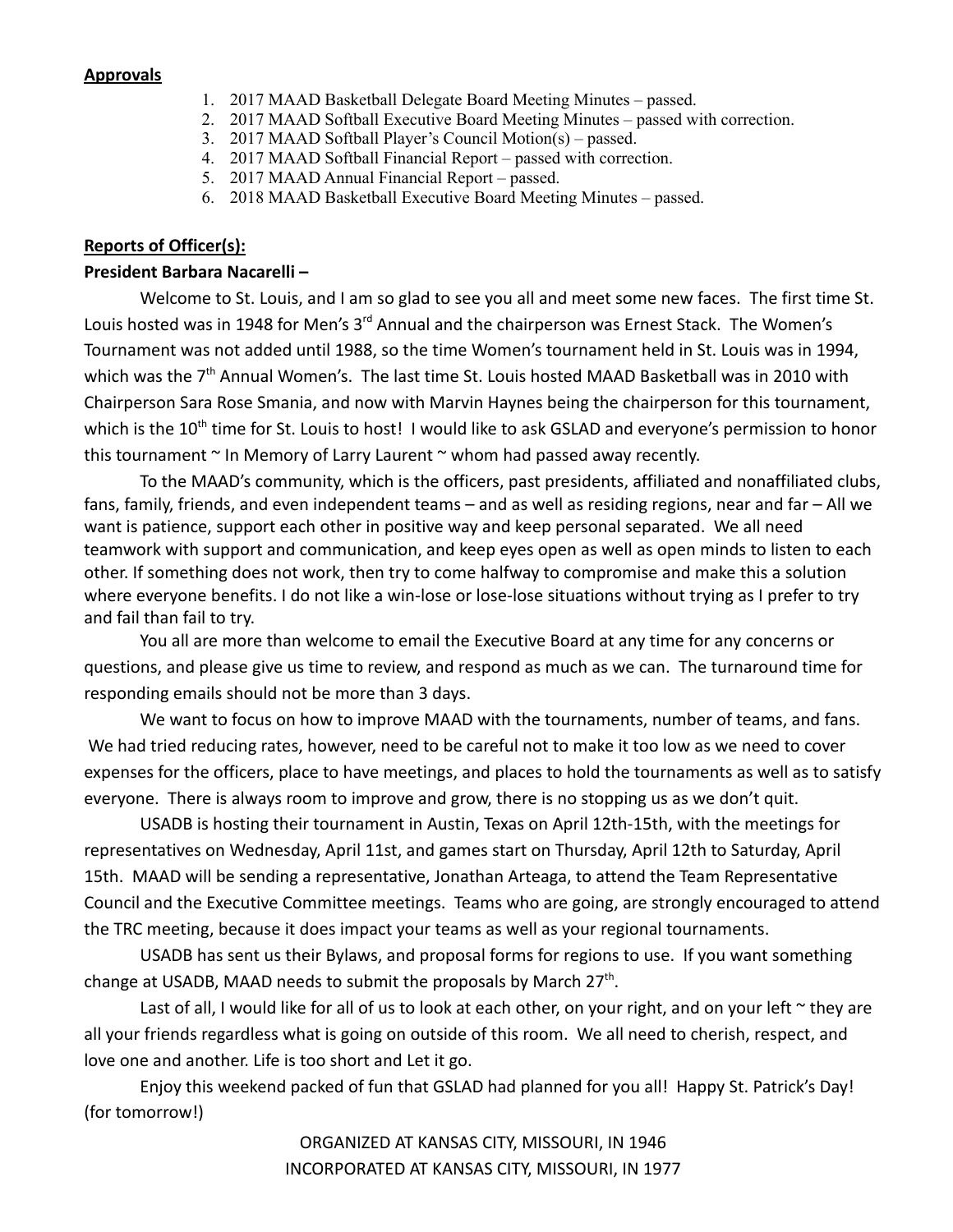# **Vice President Jonathan Arteaga –**

Hello everyone, thanks everyone for showing up during Bylaws meeting. They worked hard to try to clean up and work as wonderful team. Members of Law Committee here are Andy Stone and Paige Thompson. Only one club member sent motions to him which is Olathe Club of the Deaf. Thanks everyone!

# **Secretary Amy Thompson –**

- Sent out registration information for 2017 Softball to club members and posted in Facebook and website in April 2017.
- Sent out club membership renewals in November 2017 to club members.
- Sent out registration information for 2018 Basketball to clubs and posted in Facebook and website in December 2017.
- Sent out Delegate's form and Bylaws to clubs in January 2018.
- Emailed with formal letter to CAAD on March 6<sup>th</sup> regarding St. Louis metro and share women's team. Follow up again on March 11 request for response by March 14, 2018. Robert Love replied March 13 stated "We will have to take your solution to CAAD meeting. Let the delegates vote on that.'. He showed up unexpected before Executive Meeting that he discussed with his board officers that it will be difficult to work.

# **Treasurer Marti Herman –**

Welcome everyone to 2018 MAAD Basketball in Maryland Heights! I hope you all will enjoy your stay in Maryland Heights and may the best team win & represent our MAAD region well at USADB in Austin, Texas! Good luck AND Have fun!! ©

# **Board-at-Large Candice Arteaga**

Thanks for the great 2 years as a delegate at large and I've learned a lot. For the next election, I hope to see MAAD board have better teamwork.

Attended to NSAD last year in Las Vegas. Meeting went on from 5:30pm until 1am in the morning. This year in August will be hosted in Clearwater, Florida.

NSAD New Board Officers: Commissioner is Kevin Bella, Secretary is Sheri Mize, and Treasurer is Brian Fruits. NSAD had 31 teams which is lowest number of teams since Portland, OR. Financial report not approved due to some missing receipts.

Main issues were: Quadrants (We lost Colorado). Here is the link to NSAD's website to see their minutes under bylaws section:

<http://www.nsad.org/rules/#1505857127068-3124e840-d235>

NSAD Quadrant Map link under Tournament Policies:

<http://www.nsad.org/wp-content/uploads/2018/01/NSAD-Map-1.pdf>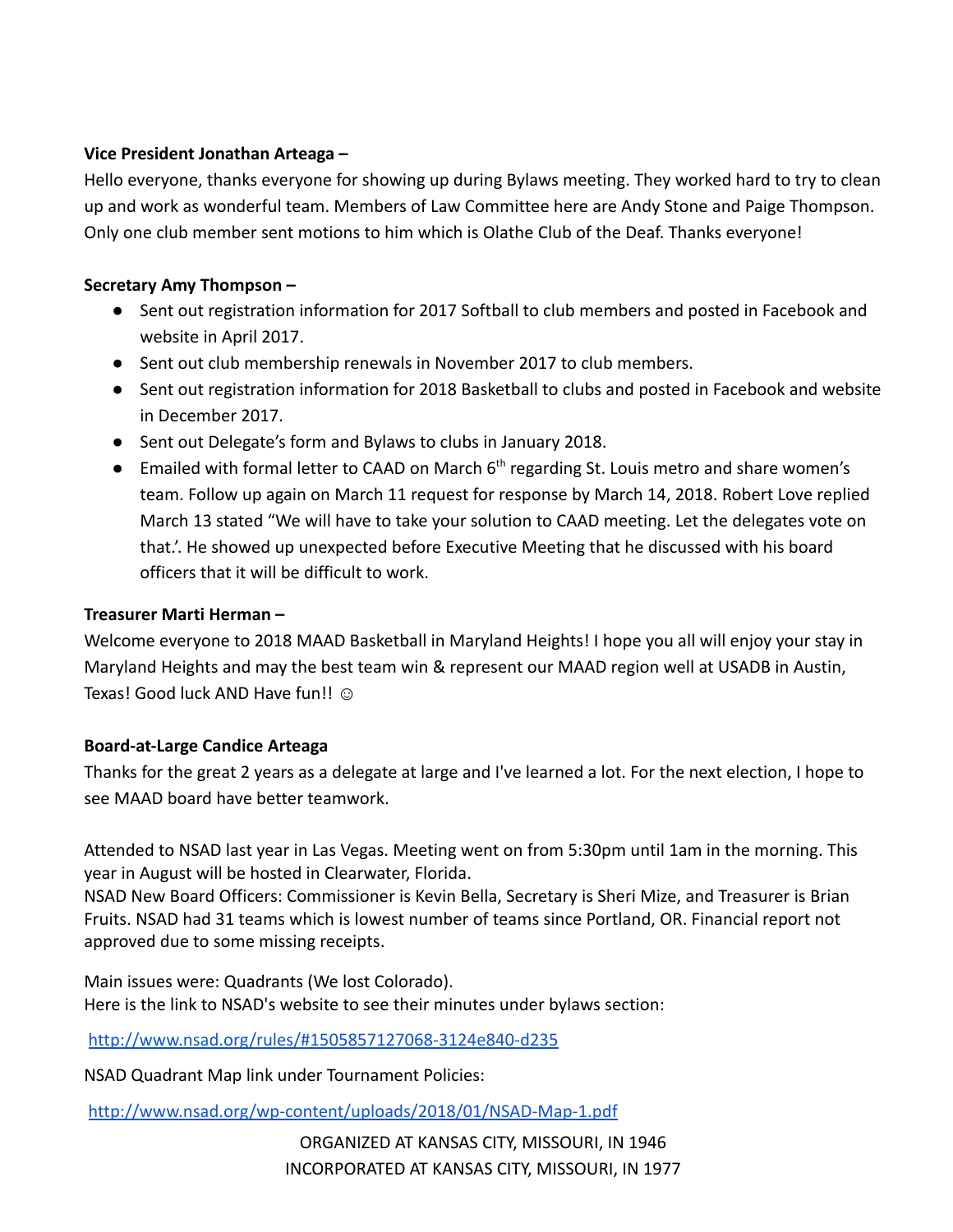## **Tournament Director Greg Petersen –**

Welcome to St. Louis for 2018 MAAD Basketball Tournament!

I want to extend my thanks to Marvin Haynes and his GSLAD committee for working with me to prep this tournament and my heartfelt appreciation to GSLAD for providing their beautiful building for our meetings, meals, and DNO.

After I reviewed the team rosters, I noticed that six teams only have 8 players (minimum to meet MAAD's rules). I'm going to propose a new amendment to MAAD rules to allow extra players be added to the team rosters with certain restrictions during Players Council.

Good luck to our 6 men and 3 women teams as they strive to play their best in this tournament and to have fun!

## **Past President –**

Wayne Morse – Very disappointed with Executive Board 's decision on Past president's voice and vote. His motto is 'Fix it'. Constantly fix it and will reduce the issue. Never point at each other, but help – reinforcement others. This is for MAAD. Don't need any drama, become unity as one. Hope that we all make the right decision on elected new officers 2018-2020.

Paige Thompson – thanked Wayne for the memories. We need to fix to clean up so we can follow the practice. I try my best at Bylaws meeting and was so nice to see everyone.

#### **Reports of Standing Committees:**

## **Hall of Fame Committee – Tami Richardson-Nelson**

Welcome to the  $73<sup>nd</sup>$  Annual Men's and  $31<sup>nd</sup>$  Annual Women's Basketball Tournament.

As an individual having been involved as a player, MAAD Executive Board member, Committee member of MAAD, it is wonderful to see MAAD still standing as a Region strong. MAAD's commitment to the Region, to the community shows that this is a valued organization, the efforts of players who continue to want to play, fans, former and current board members the road to continue has been paved. It is my hope and the hope of many who have helped pave this road continue to see MAAD remain strong.

Members of the HoF committee are:

Jack/Ann Cooper Richard McCowin Sue Held Ralph Fuechtmann Lorrie Shank

There were 7 MAAD Hall of Fame (HoF) inductees this year. The bylaws state 6 will be chosen, but with a tie, it was voted and accepted among the MAAD Executive Board and the HoF Committee that 7 be selected.

Annette Baer - athletic Nancy Buckmaster - leadership (Deceased) David Gaz - athletic Gerald Hradsky - leadership Ronda Johnson - athletic (Deceased)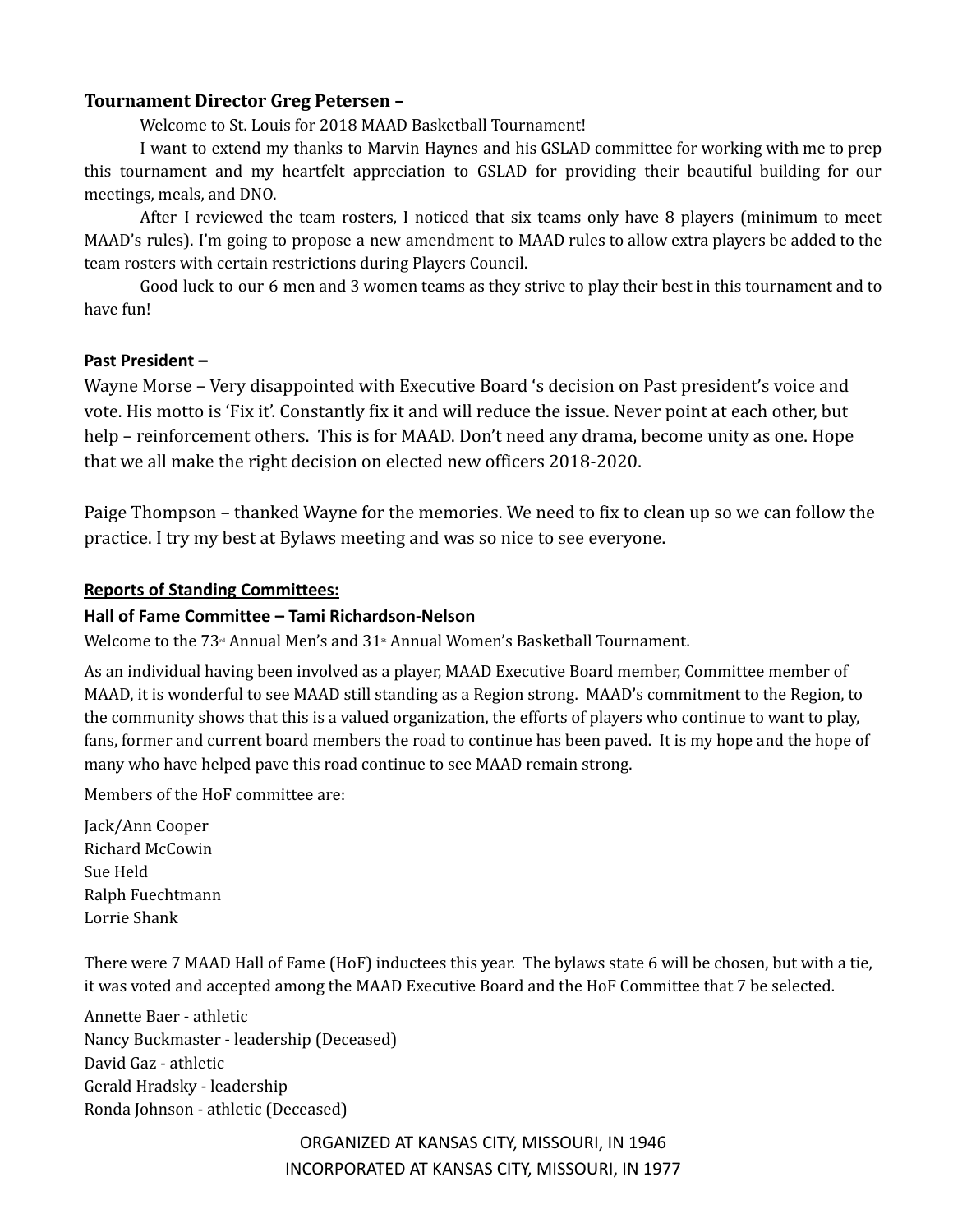Lyle Koopmans - leadership Karole Rogers – leadership

Congratulations to each of the inductees. This is a true representation of what MAAD has stood for and what MAAD is known for.

I would like to propose that starting next year, we add 10 additional Men who have met the criteria of being inducted into MAAD's HoF, along with the current "6". We missed several years of not inducting members to HoF and there is a long list of those who deserve to be inducted into the HoF. This could be honored for several years until the list is more manageable instead of having so many.

It has been an honor to work with the HoF, being in touch with many who have played many moons ago as well as see new faces join and play in MAAD. History is still in the making.

Enjoy this tournament, enjoy the old/new friendships and be safe in your travels.

## **Budget Committee – Marti Herman**

Herman Fuechtmann is on the Budget committee.

# **Law Committee – Vice President Jonathan Arteaga**

The MAAD Bylaws belongs to the Delegates. Members of Law Committee are Andrew Stone, Paige Thompson, and Kiley Peterson.

# **Special Committee(s)**

## **Annual Sand Volleyball – vacant**

**●** Currently, MAAD Board is looking for interested clubs to host this event. If interested, please let President Barbara Nacarelli know.

## **HS Athlete of the Year – Greg Petersen**

- Sent out formal letter regarding H.S. Athlete student to the deaf schools. Received no response.
- **●** Re-sent again in January with no response. Discussed with Executive Board to reconsider to drop the program.

## **Report of Tournament Chairs:**

# **2018 Basketball Chair – Marvin Hayes**

Finally, almighty for my duty as a chairperson of MAAD basketball tournament week which will occur on March 15 to 17 2018.

Welcome to all MAAD officers and fans of 2018 here to St. Louis Let me introduce you of our GSLAD/MAAD committee - Asst chairperson Tiara Mason, GSLAD President and Public Relations Jason Roberts, Gym Coordinator Gene Manion, Security Steve Young , Food Service Coordinator Betty Manion, Secretary and gym refreshment service William Blank secretary, Treasurer Chris Smith, and Registration Chair Margaret Jones. Without them, we won't accomplish in this tournament. We thanked Mr. Greg Petersen for his great advices as he was our observer at committee meetings.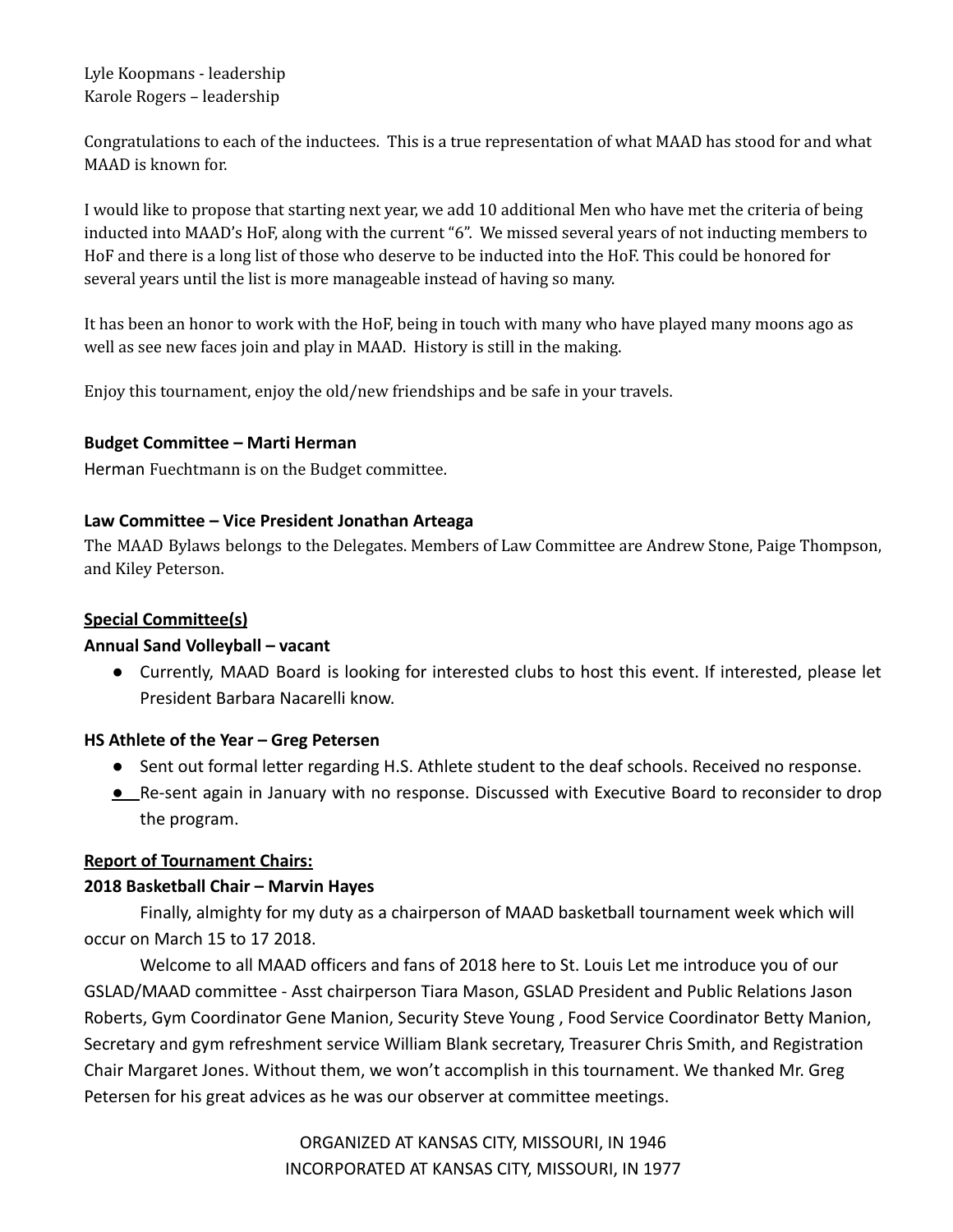Gym at Hazelwood West High School is on 1 Wildcat Lane has two courts ready to play for all register teams of MAAD we will serve refreshments during the games on both dates Friday and Saturday no food allow in the gym floor only at the lobby Steve Young will have the tight security all around the gym in and out the building to make sure we have zero tolerance with this School policy .

Headquarter hotel - La Quinta Inn and Suites still have rooms available but the prices are unexpected. The hotel serves cold and hot breakfast and it located close to our Deaf club and the basketball tournament gym.

Executive Board and Board of Delegates meetings will be held at GSLAD on Thursday morning through Friday afternoon. Of course, we will provide luncheon to our honorable MAAD officers and committee too. Coaches and Players Council meeting will be at GSLAD too. Of course, on Friday, we will have Board of Delegates meeting too.

There will be DNO after the final basketball championship game. Also, awards will be presented at the GSLAD during St. Patrick party. Dinner will be served too. We will have door prizes too .. CASH!!!!!

#### **2018 Softball Chair – Amy Thompson**

Exciting announcement about 2018 Softball – the location will be at Ames, Iowa which is about 40 minutes north of Des Moines. Ames is also home of the Iowa State University. There are several great locations for see-sighting such as Reiman Gardens, Brunnier Art Museum, several beautiful park for walking/hiking and several brewing company.

We have already reserved fields and hotel which is less than one mile from each other! Fields will be held at North River Valley Park and they have four fields. If we need more fields, they have two more in South River Valley Park which is across the street. Hotel is Quality Inn and Suites where we will have all meetings held there as well. The hotel is offer \$109 plus tax per night.

We need to discuss on if we want to have booth set up? Such as will they sell anything? What will the booths entail? Size? Etc. We have one potential sponsor that are interested to sponsor MAAD for this tournament. I am working on getting more sponsor.

There will be flyer on registration table to check it out. More details to come!

Recess at 10:38 am. Resumed at 11:02am

# **Unfinished Business** –

## **BDBB17-02:**

Robert Lister (OAD) move that MAAD has a delegate meeting during Softball Tournament and it is added to Bylaws. **REFERRED TO LAW COMMITTEE.**

## **BDBB17-03:**

Robert Lister (OAD) move that officer's transportation expenses are removed from Bylaws and Tournament Host Guidelines. **REFERRED TO LAW AND BUDGET COMMITTEE.**

#### **BBDB17-11:**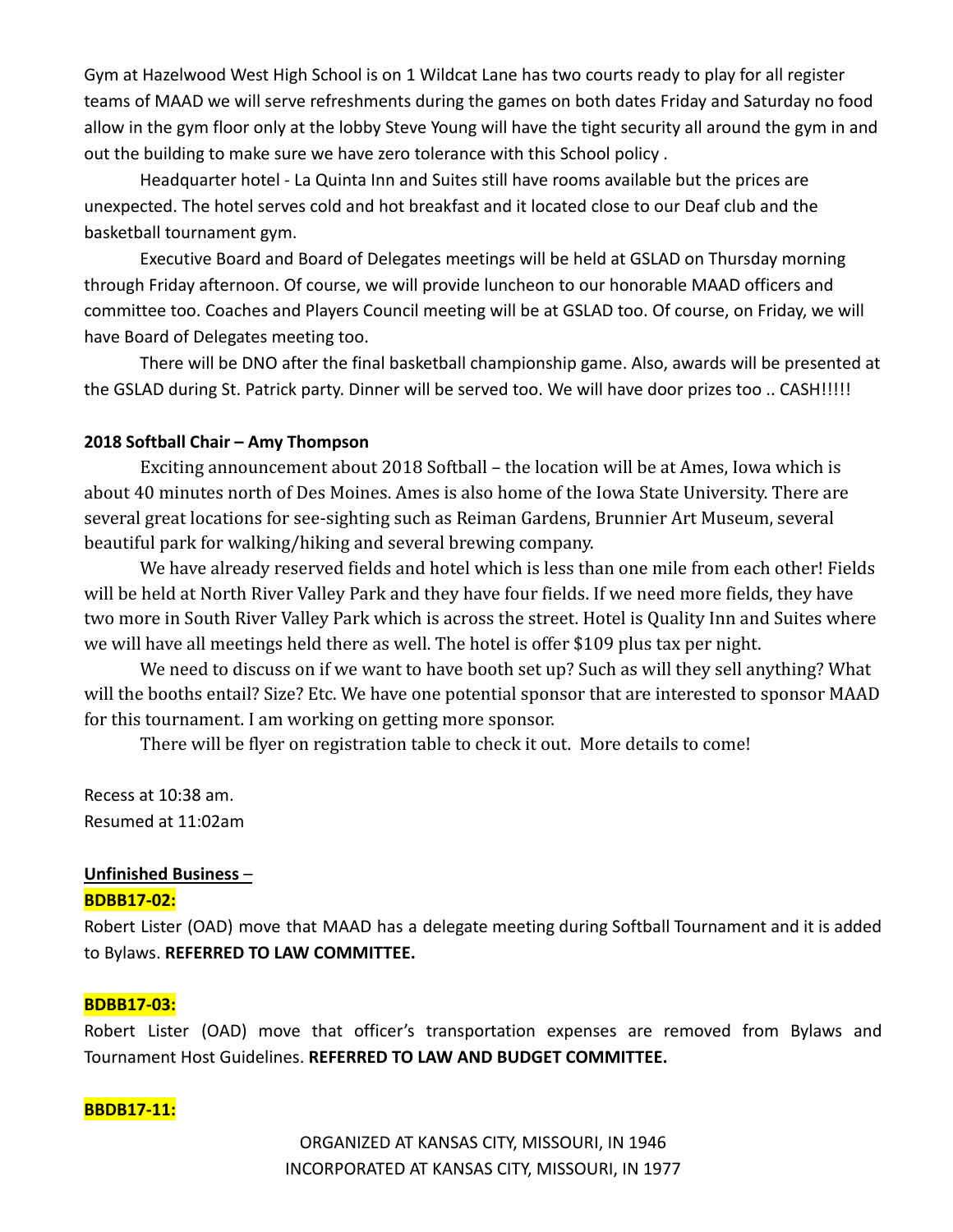I, LAD (Jonathan Arteaga) move that to add into SB Rules and Regulation – M,7, d "A Parent who plays, their CODA will not be counted against 1 Male and 2 Female rule" (OAD seconded)

● M. ELIGIBLE TEAMS/REGISTERED PLAYERS FOR COED SOFTBALL TOURNAMENT:

1. To enter the MAAD Softball Tournament, a team shall have at least six (6) males and six (6) female registered players with a maximum of twenty (20) registered players including the coaching staff, on official MAAD/naaD registration form

2. Minimum of ten (10) players shall be allowed on the field.

3. A team shall not have more than sixteen (16) players on its lineup.

4. At least four (4) male and five (5) female players must be in the lineup at all time (six and six if additional hitter is used),

5. Male and female players must be in the alternate batting order,

6. When a male batter receives a base on balls or intentional walk, he shall be awarded second base with the next female batter choosing the option to walk or bat on two (2) outs only,

7. In the event of less than ten (10) players, there shall have a few options to be determined at Players' Council and/or Softball Council meeting(s):

a. If four (4) males and five (5) females on the line-up, the 10th batter in the line-up is automatically out.

b. The five (5) males and four (4) females are not allowed.

c. CODA shall be permitted to play, according to NSAD's regulations, provided that one (1) male CODA and two (2) female CODA are allowed.

AMENDED: Robert Lister (OAD) amended to limit to four CODAS. **REFERRED TO LAW COMMITTEE.**

# **New Business**

# **BDBB18-01:**

Olathe Club of the Deaf move that we should add 8 counties of Southern Illinois to page 3, Article  $2 -$ Membership, Section 2. Eight (8) counties of Southern Illinois consisting of Bond, Calhoun, Clinton, Jersey, Macoupin, Madison, Monroe and St. Clair.

**Referred to Law Committee.**

## **BDBB18-02:**

Greg Petersen (OCD) move that we remove "Conduct Athletic training; and" Section 3 – Purpose: The purpose of this organization is to:

- Organize sport competitions;
- Provide recreational opportunities;
- Conduct athletic training; and
- Perform community outreach.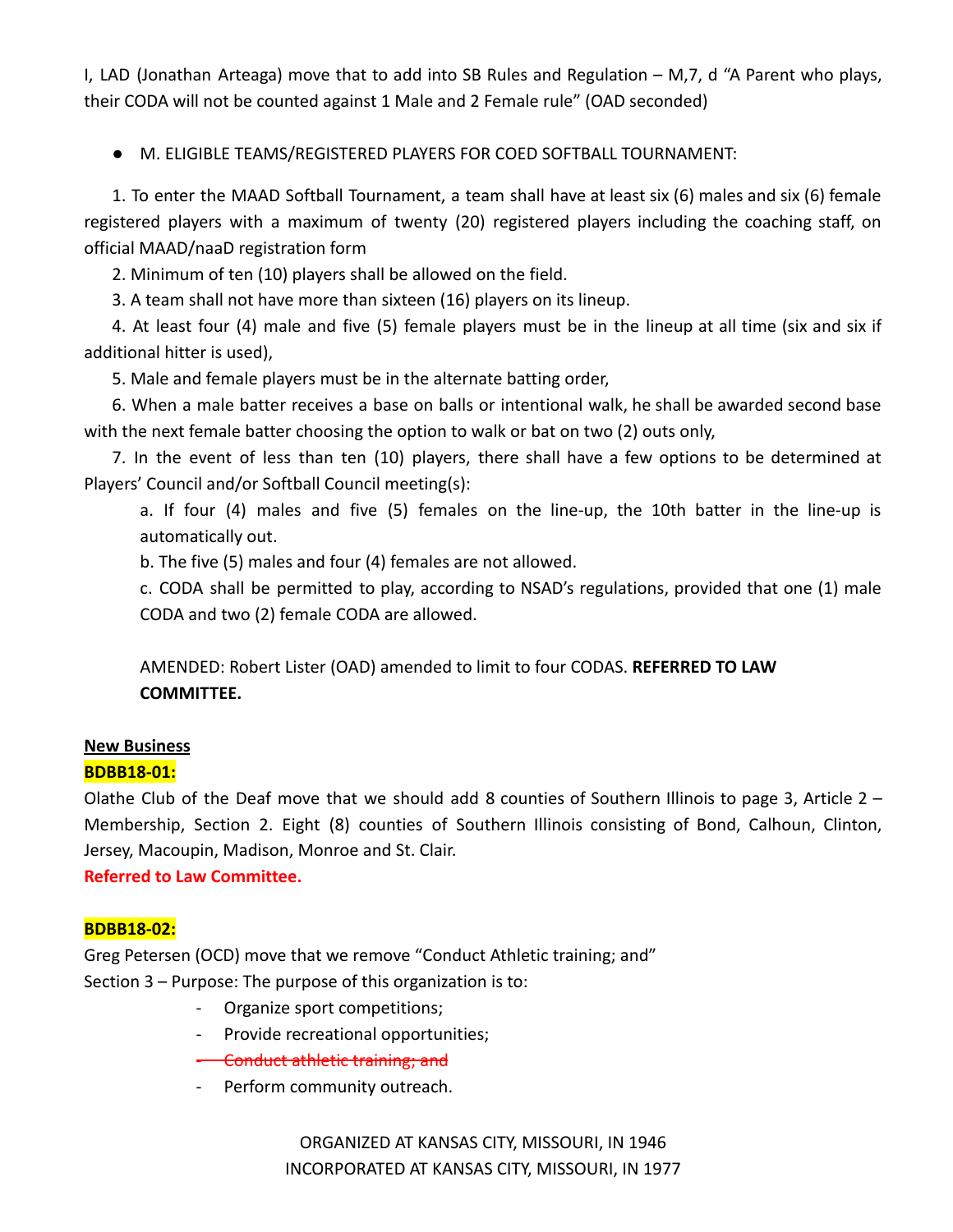# **As Whole:**

Section 3 – Purpose: The purpose of this organization is to:

- Organize sport competitions;
- Provide recreational opportunities; and
- Perform community outreach.

# **CARRIED**

### **BDBB18-03:**

Marti Herman (STLDC) move that we insert the words 'Past President(s)' into Article 5 – Section 2 (page 6) Composition: The Board of Delegates is composed of club delegates, elected officers of Executive Board, and Past President(s).

Section 2 – Composition: The Board of Delegates is composed of club delegates and elected officers of the Executive Board. The President shall only vote to break a tie.

As Whole:

Section 2 – Composition: The Board of Delegates is composed of club delegates, elected officers of the Executive Board, and Past President(s). The President shall only vote to break a tie. **CARRIED**

## **BDBB18-04:**

Olathe Club of the Deaf (OAD) move that we add wording after the re-election, …but are eligible for re-elections with no more than three consecutive terms in same office.

Section 3 – Terms: All Executive Board members shall serve two-year terms beginning May  $1<sup>st</sup>$  on even-numbered years, but are eligible for re-election.

## **As Whole:**

Section 3 – Terms: All Executive Board members shall serve two-year terms beginning May  $1<sup>st</sup>$  on even-numbered years, but are eligible for re-election with no more than three consecutive terms in same office.

STLBDA (OAD): amended with exception of Tournament Director. **PASSED**

## **As Whole:**

Section 3 – Terms: All Executive Board members shall serve two-year terms beginning May  $1<sup>st</sup>$  on even-numbered years, but are eligible for re-election with no more than three consecutive terms in same office exception of Tournament Director.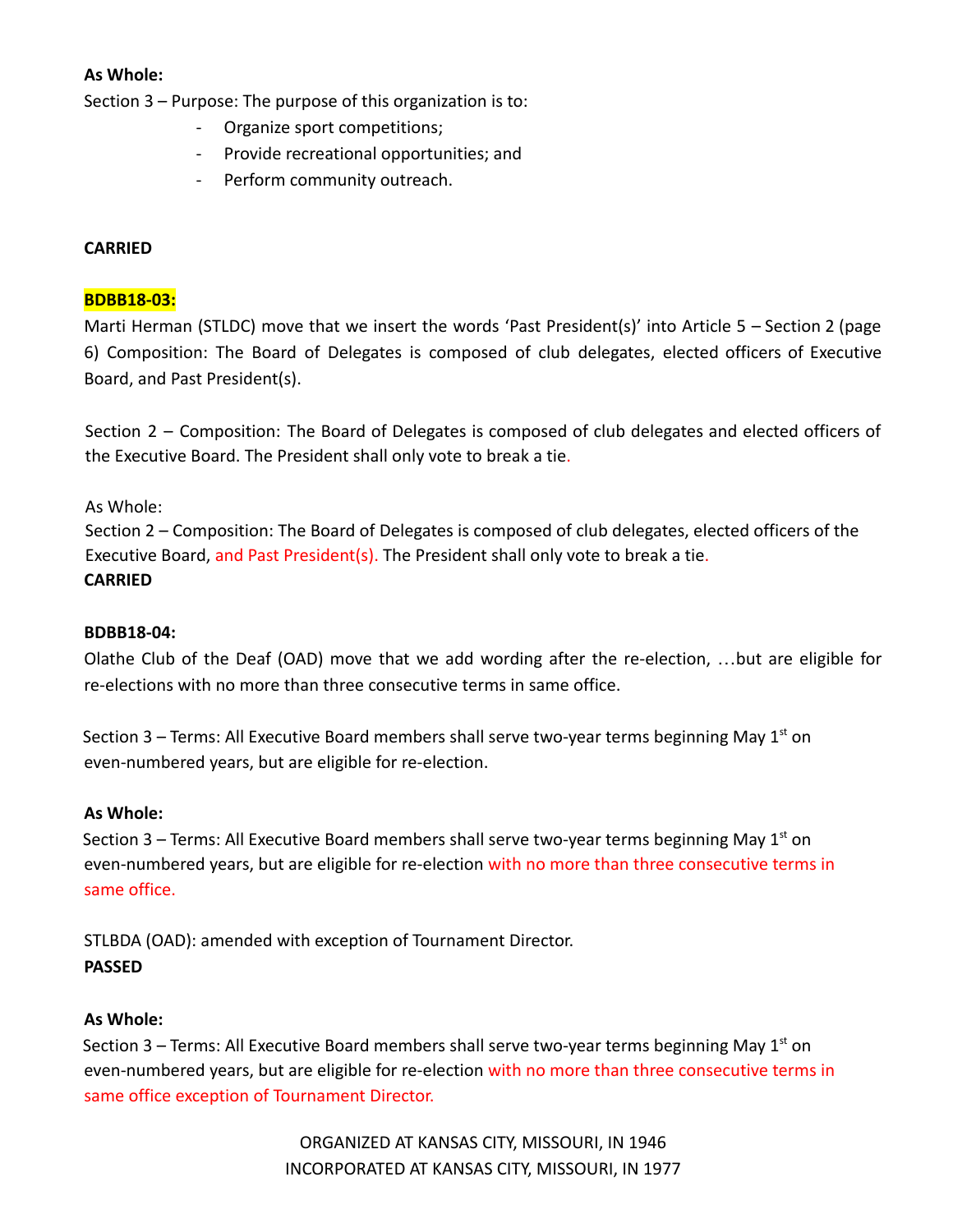#### **BDBB18-05:**

Greg Petersen (GSLAD) move that we add 'Any new business related to Article 8 – Section 1, be brought up by Executive Board, Law Committee, and/or Board of Delegates shall be allowed to proceed at Executive Board meeting, and/or Board of Delegates meeting. (Effective May 1, 2018) **Referred to Law Committee.**

#### **BDBB18-06:**

Candice Arteaga (STLBDA) move that in Article 8 – Section 2 (page 9) to change from seventy-five (75) days to forty-five (45) days, sixty (60) days to thirty (30) days, and forty-five (45) days to fifteen (15) days.

Section 2 – Process: Proposed amendment to the MAAD Bylaws and organizational documents except for the Rules and Regulations shall be made in writing to the Vice President at least seventy-five (75) days before the next annual Board of Delegates meeting. The Vice President shall submit all proposed amendments, at least sixty (60) days prior to the Annual meeting, to the Law Committee, which shall consider the proposed amendments and shall issue recommendations in the form of a final draft at the Annual Meeting. The Vice President shall also send a copy of the final draft of the proposed amendments forty-five (45) days in advance of the Annual Meeting to: the certified delegates, Secretary of each Club Member; and all members of the MAAD Executive Board.

## **As Whole:**

Section 2 – Process: Proposed amendment to the MAAD Bylaws and organizational documents except for the Rules and Regulations shall be made in writing to the Vice President at least forty-five (45) days before the next annual Board of Delegates meeting. The Vice President shall submit all proposed amendments, at least thirty (30) days prior to the Annual meeting, to the Law Committee, which shall consider the proposed amendments and shall issue recommendations in the form of a final draft at the Annual Meeting. The Vice President shall also send a copy of the final draft of the proposed amendments fifteen (15) days in advance of the Annual Meeting to: the certified delegates, Secretary of each Club Member; and all members of the MAAD Executive Board.

# **Referred to Law Committee.**

## **BDBB18-07:**

Amy Thompson (Marti) move to remove 'Tournament Director and' in Executive Board Manual, Section 1, F.

F. Maintain communication with Tournament Director and Hall of Fame Director.

## **As Whole:**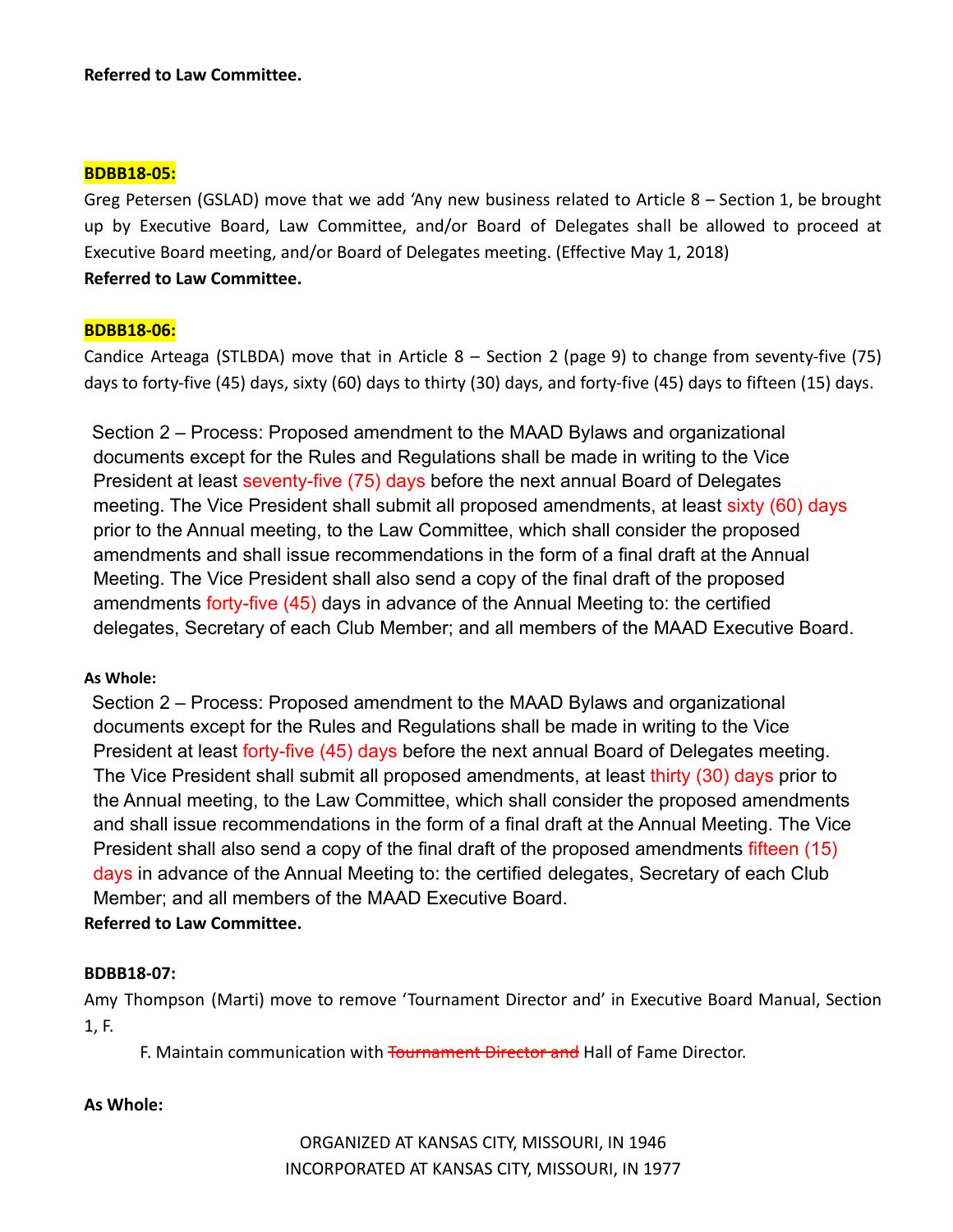F. Maintain communication with Hall of Fame Director.

## **Referred to Law Committee**

### **BDBB18-08:**

Candice Arteaga (Marti) move that in Executive Board Manual, Officers & Duties, Section 4 – Secretary, C, C. Change from October  $1<sup>st</sup>$  to August  $1<sup>st</sup>$ .

SECTION 4: SECRETARY – The Secretary shall have the following duties:

- A. Conducting all official correspondences;
- B. Keeping accurate records of the meetings of the Board of Delegates, the Players Councils, and the Executive Board; C. Sending the following documents:
	- a Delegate forms and notification of meetings of the Executive Board, Board of Delegates, and Players Councils,
	- b Minutes of all meetings to each secretary and delegate of Club Members, to all Executive Board members, and to all Past Presidents within sixty (60) days of the meetings;
	- c Membership renewals to all Club Members on or before October 1st of each year; and
	- d Notify all Club Members about the Official MAAD/naaD athletic registration forms and the appropriate deadline for each sport, specifically before November 1st or whenever available for Basketball and before May 1st or whenever available for Softball;

#### **As Whole:**

SECTION 4: SECRETARY – The Secretary shall have the following duties:

- A. Conducting all official correspondences;
- B. Keeping accurate records of the meetings of the Board of Delegates, the Players Councils, and the Executive Board; C. Sending the following documents:
	- a Delegate forms and notification of meetings of the Executive Board, Board of Delegates, and Players Councils,
	- b Minutes of all meetings to each secretary and delegate of Club Members, to all Executive Board members, and to all Past Presidents within sixty (60) days of the meetings;
	- c Membership renewals to all Club Members on or before August 1st of each year; and
	- d Notify all Club Members about the Official MAAD/naaD athletic registration forms and the appropriate deadline for each sport, specifically before November 1st or whenever available for Basketball and before May 1st or whenever available for Softball;

#### **Referred to Law and Budget Committee.**

## **BDBB18-09:**

Candice Arteaga (Marti) move that in Membership Policies, Section 2 – B: change from 90 days to 30 days.

B. Each MAAD Club Member shall pay its annual membership dues to the MAAD Secretary on or before December 1st of each year. MAAD Club Members shall have ninety (90) days after the deadline of December 1st to pay the annual membership dues with late fees. If any MAAD Club Member has not paid its annual membership dues within ninety- one (91) days of December 1st, that Club Member shall lose its membership and all attendant privileges.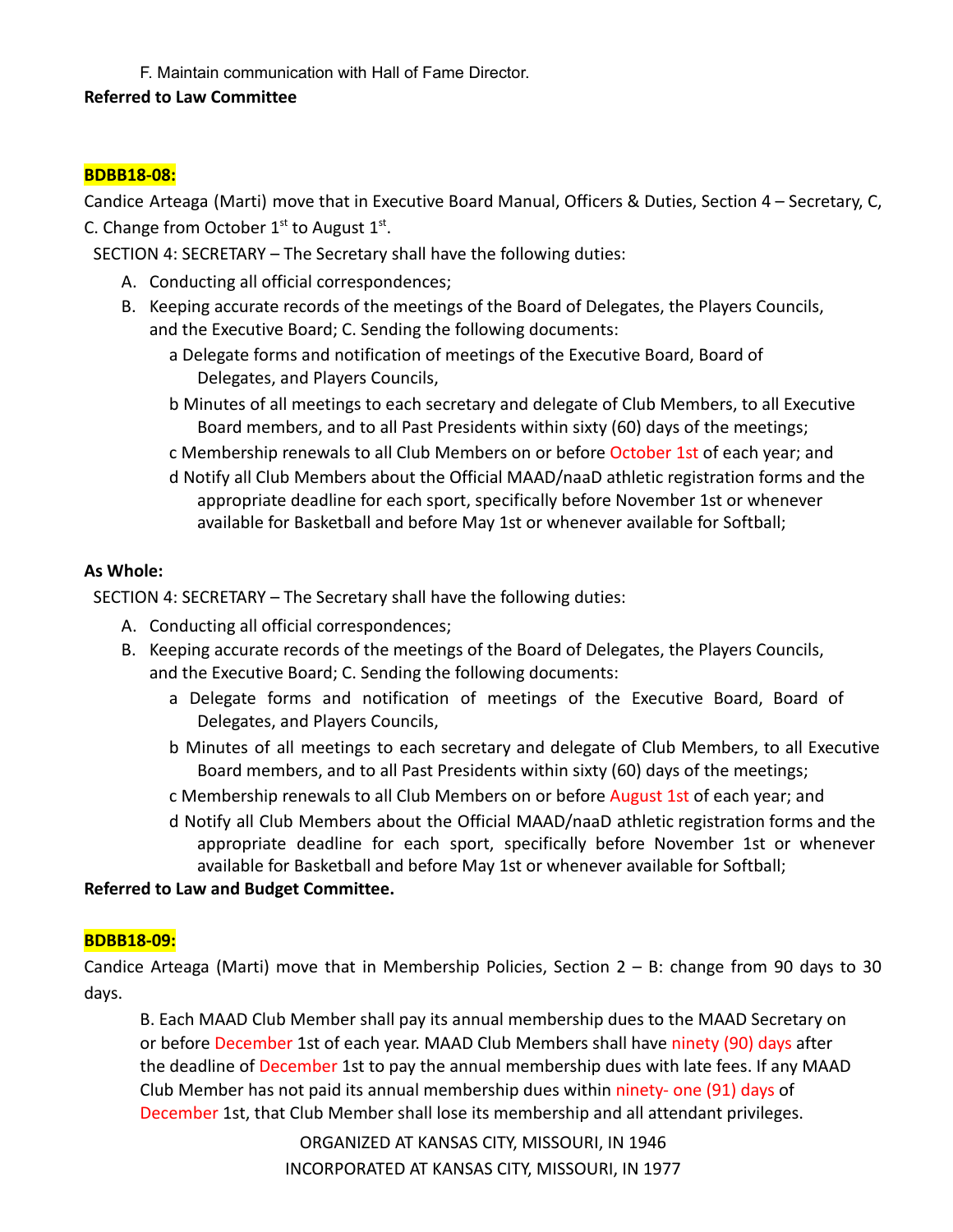B. Each MAAD Club Member shall pay its annual membership dues to the MAAD Secretary on or before December 1st of each year. MAAD Club Members shall have thirty (30) days after the deadline of December 1st to pay the annual membership dues with late fees. If any MAAD Club Member has not paid its annual membership dues within thirty-one (31) days of December 1st, that Club Member shall lose its membership and all attendant privileges. **Referred to Law and Budget Committee.**

#### **BDBB18-10:**

Candice Arteaga (Marti) move that in Membership Policies, Section  $2 - B$ : change from December  $1<sup>st</sup>$  to October  $1<sup>st</sup>$ .

B.Each MAAD Club Member shall pay its annual membership dues to the MAAD Secretary on or before December 1st of each year. MAAD Club Members shall have thirty (30) days after the deadline of December 1st to pay the annual membership dues with late fees. If any MAAD Club Member has not paid its annual membership dues within ninety- one (91) days of December 1st, that Club Member shall lose its membership and all attendant privileges.

B.Each MAAD Club Member shall pay its annual membership dues to the MAAD Secretary on or before December 1st of each year. MAAD Club Members shall have thirty (30) days after the deadline of October 1st to pay the annual membership dues with late fees. If any MAAD Club Member has not paid its annual membership dues within ninety- one (91) days of October 1st, that Club Member shall lose its membership and all attendant privileges. **Referred to Law and Budget Committee.**

#### **BDBB18-11:**

Candice Arteaga (Marti) move that in Contract and Security Agreement, Section D: remove 'provide a Complimentary Pass' to 'collect MAAD required registration', move 'Each MAAD Elected Officers' to A. and remove 'who is present at meetings of the Board of Delegates, Players Council and/or Executive Board;' move 'Each MAAD Past President or Past Commissioner to A and remove 'attending the Board of Delegates meeting as a Delegate-at-Large;', remove the d. part, add wording 'Current and Incoming Tournament Host Chairs' and on c. remove 'Tournament Host Chairs' to 'Appointed Director(s).

- 2. The Tournament Host agrees to provide a Complimentary (collect MAAD required registration fee) Pass to the following  $$ 
	- a. Each MAAD Past President(s) or Past Commissioner(s); (attending the Board of Delegates meeting as a Delegate-at-Large;
	- b. Each MAAD Elected Officers and appointed; and who is present at meetings of the Board of Delegates, Players Council and/or Executive Board;
	- b. Tournament Host Chairs. and

c. Umpires or referees, if they have paid the regular registration fee in full. **As Whole:**

The Tournament Host agrees to collect MAAD required registration fee from the following –

- a. Each MAAD Elected Officers;
- b. Each MAAD Past President(s) or Past Commissioner(s);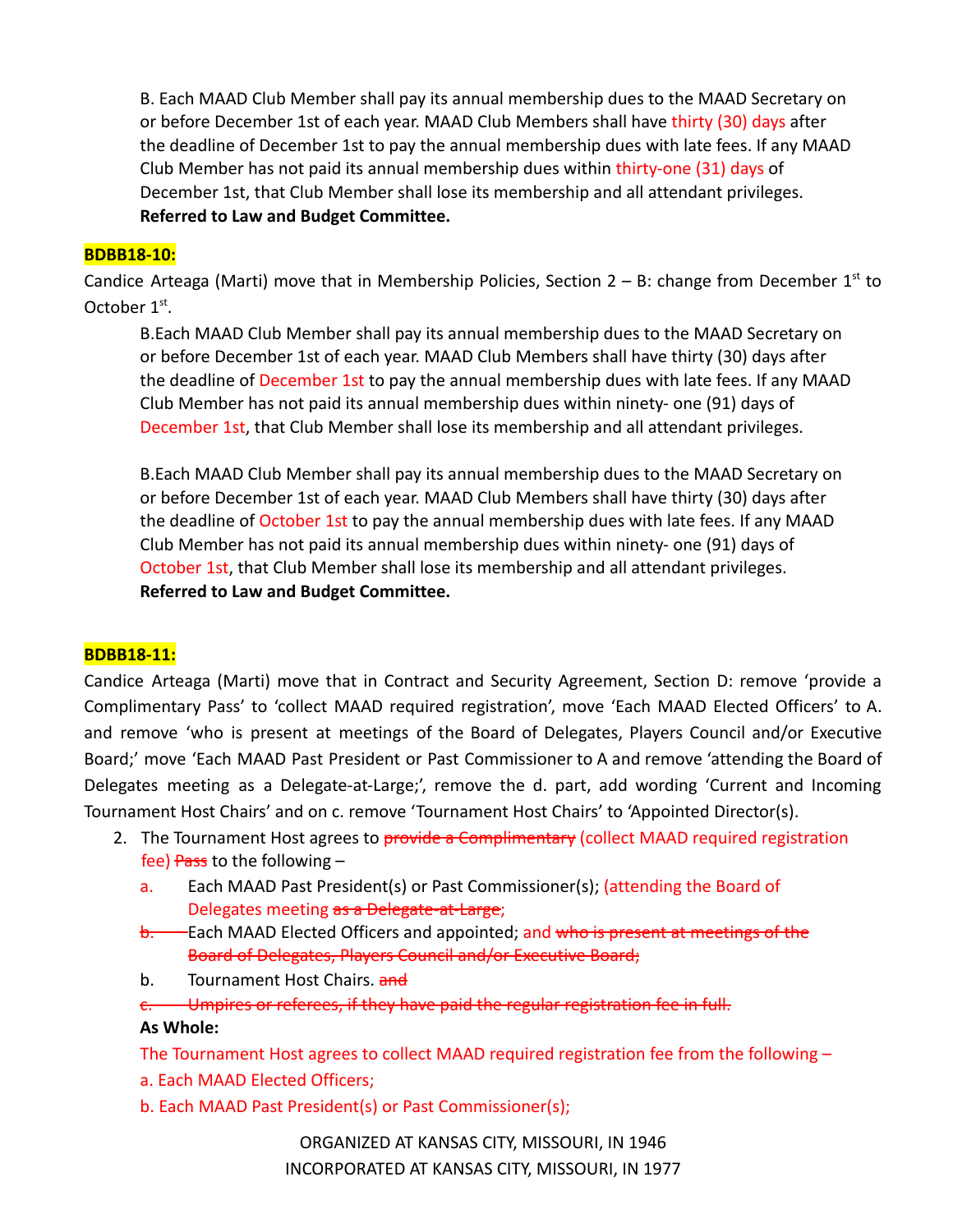c. Appointed Director(s); and

d. Current and Incoming Tournament Host Chairs.

**Referred to Law and Budget Committee**.

#### **BDBB18-12:**

OCD (Marti) move that MAAD pay equal one night hotel cost to Hall of Fame Inductee as host of tournament hotel. **Referred to Law and Budget Committee.**

#### **BDBB18-13:**

LAD (Marti) move that MAAD arranges a meeting with USADB to allow up to three players from MAAD region to join any MAAD teams at the USADB tournaments.

#### **LAD (STLDC) withdrawn this motion.**

#### **BDBB18-14:**

STLDBA (GSLAD) move that MAAD recognizes the 2 current Past Presidents at each Delegate meeting (Basketball and Softball) and grant the right to voice and vote during said meetings.

# **GSLAD withdrawn the seconded**

**Motion is dead.**

#### **BDBB18-15:**

GSLAD (OAD) move that MAAD set up an all-star basketball game after the champion game. The champion team will play vs the best 2 or 3 players from each team. The committee will select the best players. The game will have two quarters and each quarter will be 12 minute each. **FAILED**

#### **BDBB18-16:**

GSLAD (Marti) move that HOF change from 10 years requirement for women to 6 years requirement for women. Hall of Fame Guideline Section 3- C. **Referred to Law and HoF Committee.**

#### **BDBB18-17:**

Marti Herman (Candice) move that we remove the words 'Delegate-at-Large' on Tournament Host Guidelines, Section D – 3,a. **Referred to Law Committee.**

#### **BDBB18-18:**

STLBDA (Omaha) move that MAAD fines \$100 if a championship team does not return at next year's basketball or softball tournament.

Omaha withdrawn.

**The motion is dead.**

#### **BDBB18-19:**